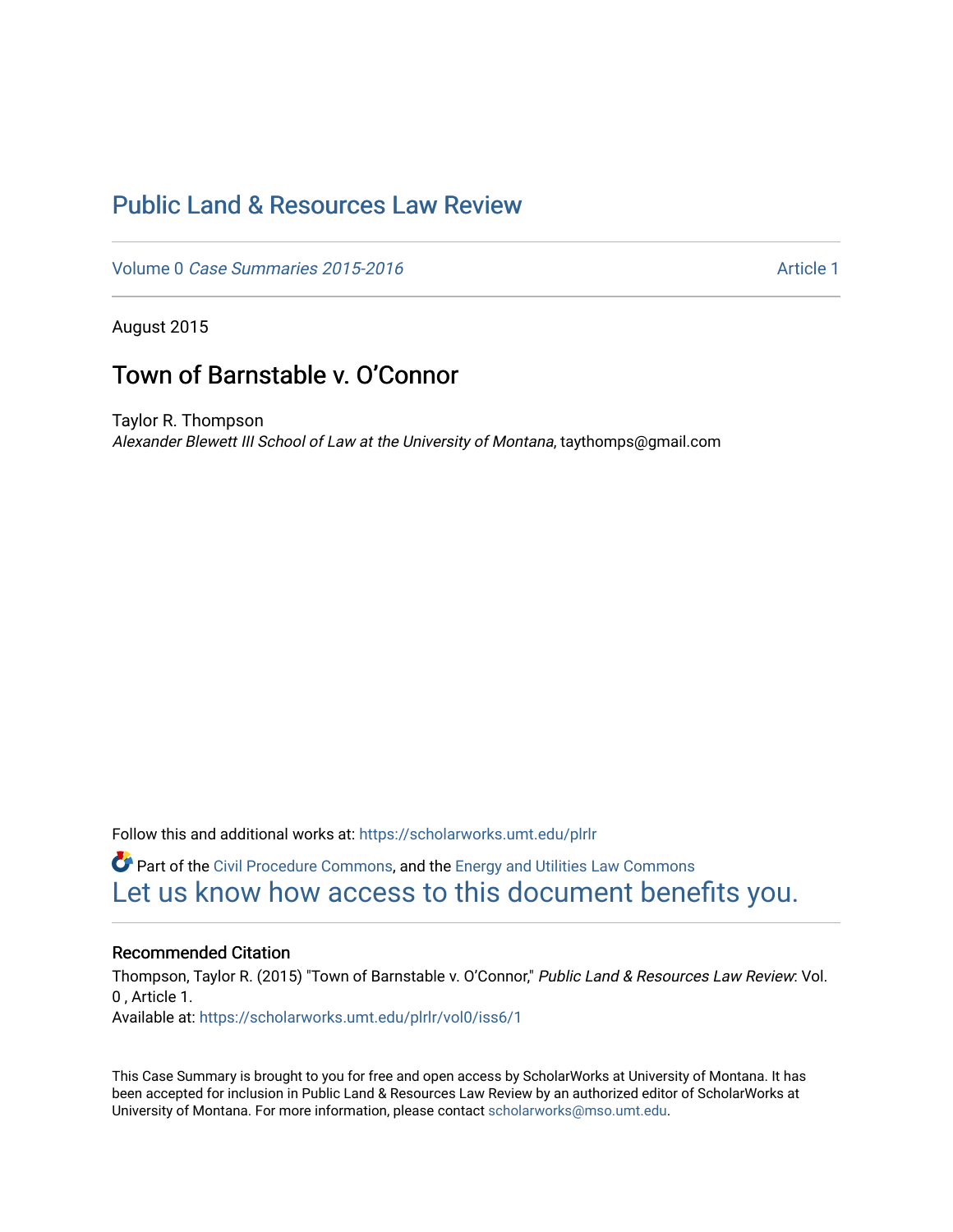## *Town of Barnstable v. O'Connor***, 786 F.3d 130 (1st Cir. 2015)**

#### **Taylor R. Thompson**

The United States Circuit Court of the First Circuit's decision in *Town of Barnstable v. O'Connor* reignites a hotly debated offshore wind plant proposal. The First Circuit held that the *Ex parte Young* exception to the Eleventh Amendment applied because the complaint alleged an ongoing violation of federal law and the relief sought was prospective. The court did not discuss the merits of the claim, so the fight against the proposed wind plant powers on.

### I. INTRODUCTION

In *Town of Barnstable v. O'Connor*, the Alliance to Protect Nantucket Sound, a citizen advocacy group, the Town of Barnstable, and businesses and individuals residing near a proposed offshore wind farm (together "Barnstable") challenged the United States District Court of the District of Massachusetts's determination that sovereign immunity barred their claim against the developers of the proposed offshore wind farm, and two Massachusetts state agencies (together "Defendants"). <sup>1</sup> The district court's determined that sovereign immunity barred Barnstable's claim against the two agencies, and two private actors, Cape Wind and NSTAR, for entering into a Power Purchase Agreement ("PPA"), as approved by the Massachusetts Department of Public Utility ("DPU"). Barnstable joined two state agency officials in the suit, alleging a violation of both the Supremacy Clause and Commerce Clause, which created an Eleventh Amendment issue.<sup>2</sup> The Defendants argued that the district court properly dismissed the claim based on sovereign immunity.<sup>3</sup> The Defendants also argued that the basis of the complaint was both moot and unripe, as NSTAR had terminated the PPA a week before oral arguments, in the middle of the appeals process.<sup>4</sup>

The First Circuit held that the *Ex parte Young* exception to the Eleventh Amendment applied to the claim because the proscribed relief was properly characterized as prospective, and the complaint properly alleged an ongoing violation of federal law.<sup>5</sup> The court also held that the issue was not moot and was ripe, as the termination of the PPA between NSTAR and Cape Wind remained unresolved.<sup>6</sup> The court did not decide the merits of the claim, leaving the future of the proposed offshore wind facility uncertain.<sup>7</sup>

-

7

<sup>1</sup> Town of Barnstable v. O'Connor, 786 F.3d 130, 133 (1st Cir. 2015). 2

*Id*. at 137.

<sup>3</sup> *Id*.

<sup>4</sup> *Id*.

<sup>5</sup> *Id*. at 141 (discussing *Ex Parte* Young, 209 U.S. 123 (1908)).

<sup>6</sup> *Id*. at 144.

*Id*.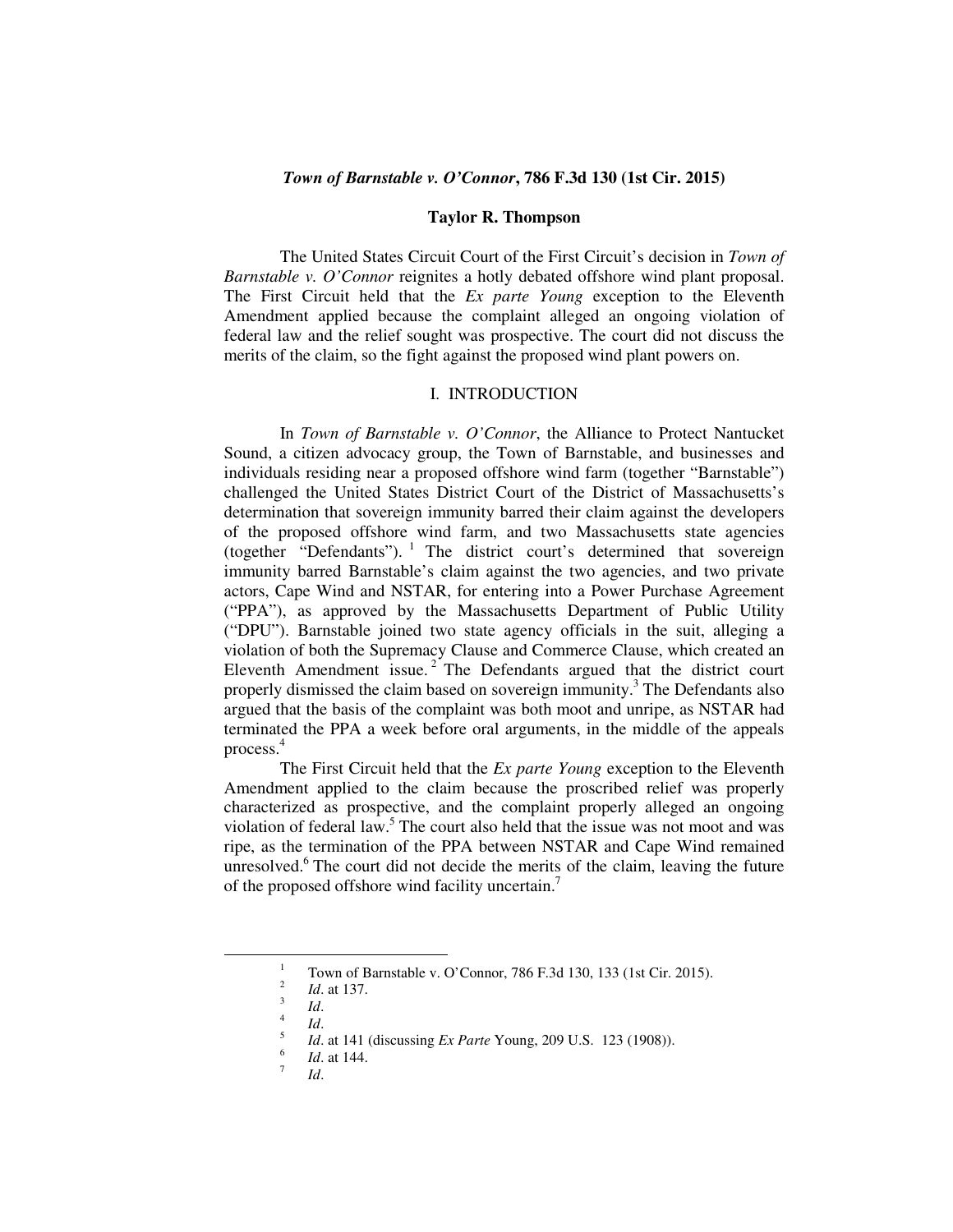#### II. FACTUAL AND PROCEDURAL BACKGROUND

Cape Wind has tried to develop off shore wind for years and finally made headway in 2008 when the Massachusetts legislature enacted the Green Communities Act ("GCA"). <sup>8</sup> The GCA requires energy utilities to solicit renewable energy proposals and enter into "cost-effective long-term contracts" with renewable energy developers for roughly three percent of their energy demand.<sup>9</sup> When enacted, the GCA limited the renewable energy companies available to fulfill the requirement in effect solely to in-state companies. <sup>10</sup> However, in 2010 a Canadian utility company challenged this part of the law, which caused an amendment to remove the geographical limitations.<sup>11</sup> After the geographic ban was lifted, the DPU reopened bidding for out-of-state energy generators, and required NSTAR to accept proposals from renewable energy companies. <sup>12</sup> NSTAR received bids from forty-four energy developers and entered into contracts with three wind developers in 2010, two of which were out-of-state.<sup>13</sup>

In November 2010, NSTAR sought to merge with Northeast Utilities, a Connecticut-based utility company, but needed approval from DPU.<sup>14</sup> After negotiations, the parties settled and a subsequent Memorandum of Understanding ("MOU") between NSTAR, DOER, and Cape Wind was approved by DPU, requiring NSTAR to purchase 27.5-percent of Cape Wind's energy output for fifteen years. The next day, Cape Wind and NSTAR executed a PPA required by the MOU. Once the merger was approved by DPU, the PPA between Cape Wind and NSTAR was approved.<sup>15</sup>

Barnstable sued, seeking injunctive and declaratory relief, and sought to terminate the PPA between Cape Wind and NSTAR.<sup>16</sup> Barnstable included the agency officials in their official capacity at DPU and the Massachusetts Department of Energy Resources ("DOER") as defendants in the suit. Barnstable argued that both agencies violated the Commerce Clause and the Supremacy Clause by forcing NSTAR to enter into a PPA with Cape Wind as a condition to approve the merger agreement.<sup>17</sup> Additionally, Barnstable argued that the PPA would create high-energy rates, and that they would suffer "negative impacts to the environment, regional economy, historic and cultural resources, public safety, and recreational opportunities."<sup>18</sup>

 $\overline{a}$ 

<sup>8</sup> An Act Relative to Green Communities, 2008 Mass. Act ch. 169.

<sup>9</sup> *Id.* at § 83.

<sup>10</sup> *Id.* 11

*O'Connor*, 786 F.3d at 135 n. 5 (citing An Act Relative to Competitively Priced Electricity in the Commonwealth, 2012 Mass. Acts ch. 209, § 35, *amending* 2008 Mass. Acts ch. 169, § 83).

<sup>12</sup> *Id.* at 135. 13

*Id*.

<sup>14</sup> *Id.*

<sup>15</sup> *Id*.

<sup>16</sup> *Id*. at 137.

<sup>17</sup> *Id*.

<sup>18</sup> *Id*.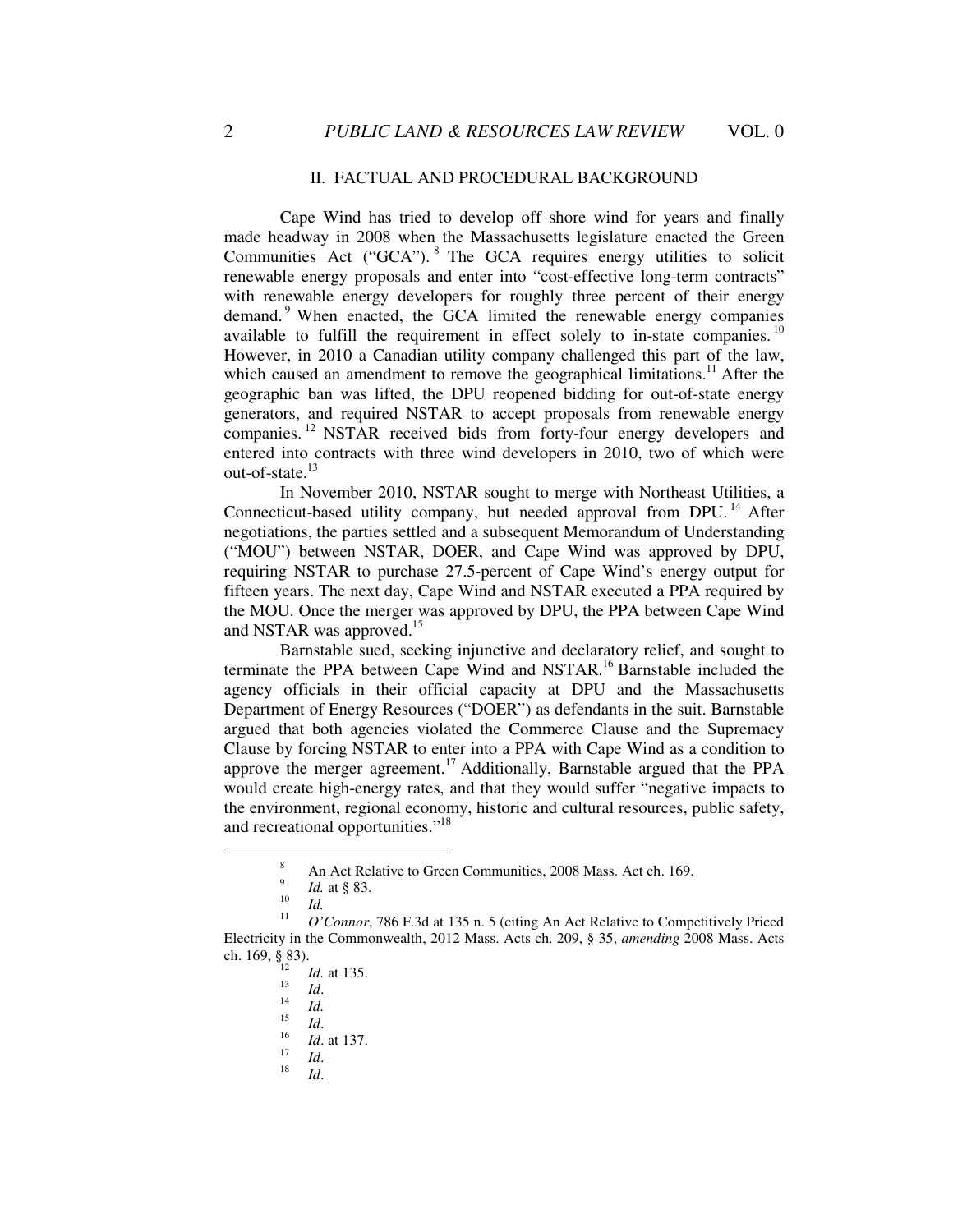The Defendants moved to dismiss the complaint based on sovereign immunity, preclusion, lack of ripeness, and failure to state a claim.<sup>19</sup> The district court sided with the Defendants, determining that the Eleventh Amendment barred the court's jurisdiction to hear the claim, and that the *Ex parte Young*  exception did not apply.<sup>20</sup> The suit was dismissed with prejudice, and Barnstable appealed fourteen months later.<sup>21</sup> The First Circuit reviewed de novo.<sup>22</sup>

#### III. ANALYSIS

#### *A. Sovereign Immunity;* Ex Parte *Young Exception*

 The Eleventh Amendment codifies the idea of state sovereign immunity by barring a state citizen from bringing a federal claim against his or her own state in federal court.  $^{23}$  However, the *Ex parte Young* exception allows federal courts to hear claims against a state official in order to ensure that their conduct conforms to federal law.<sup>24</sup> A critical question in determining whether an *Ex parte Young* exception exists is whether the relief serves to "bring an end to a present violation of federal law."<sup>25</sup>

 Relying on the Supreme Court of the United States's decision in *Verizon Maryland, Inc. v. Public Service Commission of Maryland*, the First Circuit recognized that the inquiry of whether the *Ex parte Young* exception applies does not rely on the merits of the claim.<sup>26</sup> Rather, the inquiry is "'straightforward," and seeks to determine whether the complaint alleges an ongoing violation of federal law and seeks prospective relief. $27$ 

The district court determined that the claim would "'invariably lead to restitution claims against the Commonwealth by NSTAR and Cape Wind.""<sup>28</sup> The First Circuit saw this argument as simply conjecture, and an issue which could be determined later in a separate action, should it arise.<sup>29</sup> The district court also held that the relief sought by Barnstable would impact the State's ability to implement policies "'enunciated in the GCA.'"<sup>30</sup> The circuit court determined that this alone did not resolve the sovereign immunity issue, because the entire point of the *Ex parte Young* doctrine is to allow a plaintiff to "frustrate the efforts

 $\overline{a}$ 

26 *Id.* at 139 (discussing Verizon Md. v. Pub. Serv. Comm'n of Md., 535 U.S. 635 (2002)). 27

<sup>27</sup> *Id.* (quoting *Verizon Md.*, 535 U.S. at 667).

Id. at 140 (quoting Town of Barnstable v. Berwick, 17 F. Supp. 3d 113, 122 (D. Mass 2014), *rev'd sub nom*. *O'Connor*, 786 F.3d 130).

29 *Id*. 30

*Id*. (quoting *Berwick*, 17 F. Supp. 3d at 123).

<sup>19</sup> *Id*.

<sup>20</sup> *Id.* 138 (discussing U.S. Const. amend. XI).

<sup>21</sup> *Id*.

<sup>22</sup>  $\frac{22}{23}$  *Id.* 

<sup>23</sup> Maysonet-Robles v. Cabrero, 323 F.3d 43, 48 (1st Cir. 2003). 24

*O'Connor*, 786 F.3d at 138; *see Ex Parte Young*, 209 U.S. 123.

<sup>25</sup> *O'Connor*, 786 F.3d at 138 (quoting Whalen v. Mass. Trial Court, 397 F.3d 19, 29 (1st Cir. 2005)).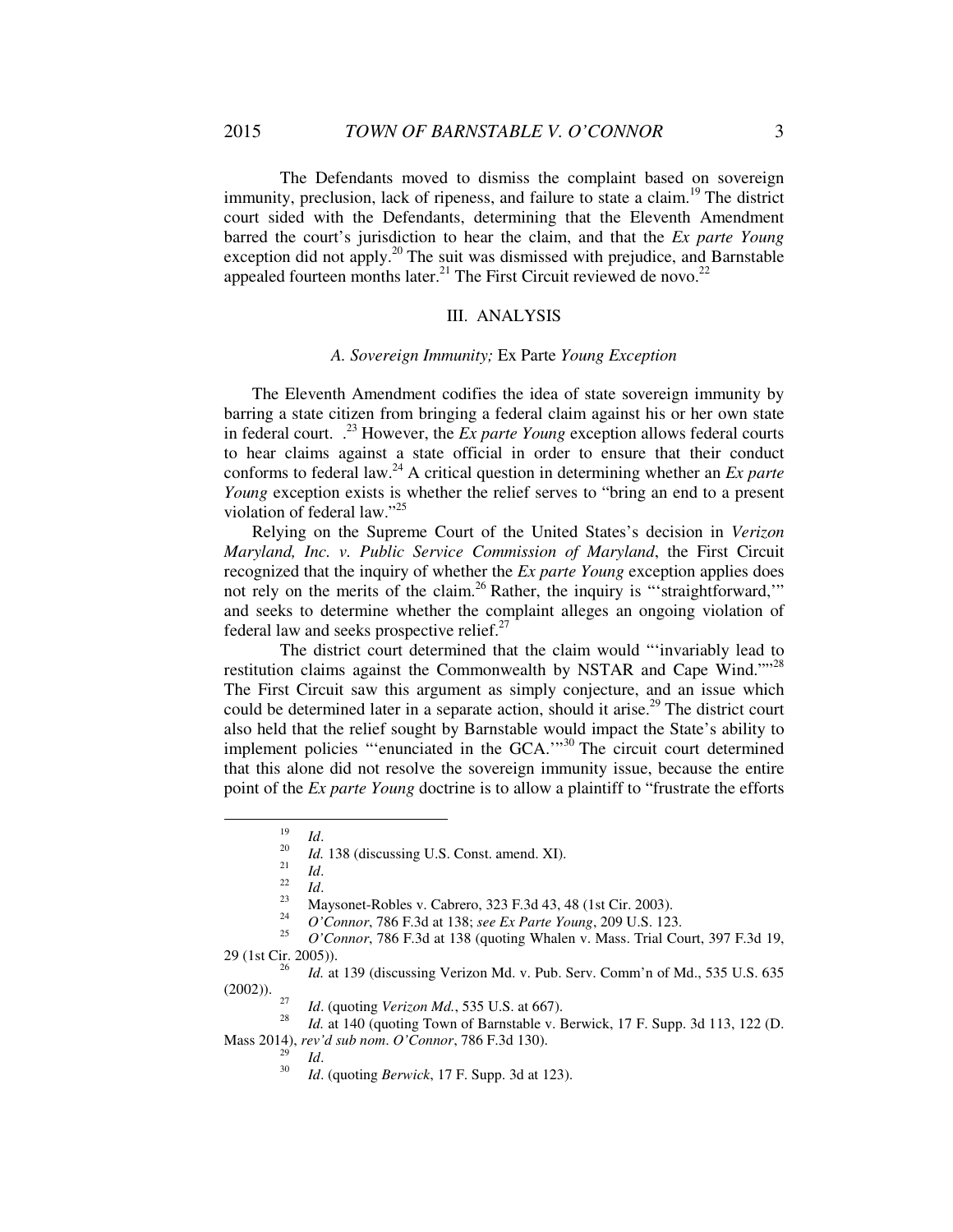of a state policy" when the policy threatens or violates the plaintiff's constitutional rights, *and* the plaintiff requests the proper prospective relief.<sup>31</sup>

The Defendants argued that because the DPU had no ongoing role within the PPA, there was no longer an "ongoing violation of federal law*.*" <sup>32</sup> The circuit court found this argument unpersuasive, as the DPU would annually review NSTAR's recovery of above-market costs to ensure that NSTAR recovers the costs "in a manner approved by DPU."<sup>33</sup> The circuit court also used logic to extend the *Ex parte Young* exception to past regulatory orders, holding that most state orders occur in the past by the time a lawsuit arises.<sup>34</sup> Therefore, the relief sought by Barnstable was not retroactive, and the *Ex parte Young* exception applies.<sup>35</sup>

### *B. Anticipatory Arguments; Validity of the PPA*

Anticipating a possible remand, the Defendants advanced alternative arguments supporting dismissal.<sup>36</sup> The district court relied solely on the Eleventh Amendment barring the claim, and therefore did not address the alternative arguments.<sup> $37$ </sup> The circuit court decided to look specifically to the alternative arguments advanced by NSTAR on issues of both mootness and ripeness.<sup>38</sup> None of the parties to the suit agreed on the issues of mootness and ripeness.

According to NSTAR, the appeal was moot after it terminated the PPA, once Cape Wind missed certain financial deadlines.<sup>39</sup> However, this argument was advanced a week before oral arguments, after the district court had issued its order.<sup>40</sup> Of course, Cape Wind disagreed with NSTAR's "termination" of the PPA, causing the need for prolonged litigation and confusion. $41$ 

There is a "heavy burden of persuasion" placed upon the party advocating mootness to find an issue moot.<sup> $42$ </sup> The circuit court's inquiry into the mootness of an issue demands that the intervening events have "completely and irrevocably eradicated the effects of the parties' conduct." <sup>43</sup> Due to the disagreement between Cape Wind and NSTAR over the termination of the PPA, the appellate court had no choice but to find that the issue was not moot.<sup>44</sup>

-

<sup>31</sup> *Id*.

<sup>32</sup> *Id*. 33

*Id.* at 141. 34

*Id.*

<sup>35</sup> *Id*.

<sup>36</sup> *Id*.

<sup>37</sup> *Id*.

<sup>38</sup> *Id.* at 142.

<sup>39</sup> *Id*. at 141. 40

*Id.*

<sup>41</sup> <sup>41</sup> *Id.* at 142.

United States v. Concentrated Phosphate Exp. Ass'n, 393 U.S. 199, 203 (1968).

<sup>43</sup> *O'Connor*, 786 F.3d at 142.

<sup>44</sup> *Id*. (citing Am. Civil Liberties Union of Mass. v. U.S. Conference of Catholic Bishops, 705 F.3d 44, 53 (1st Cir. 2013)).